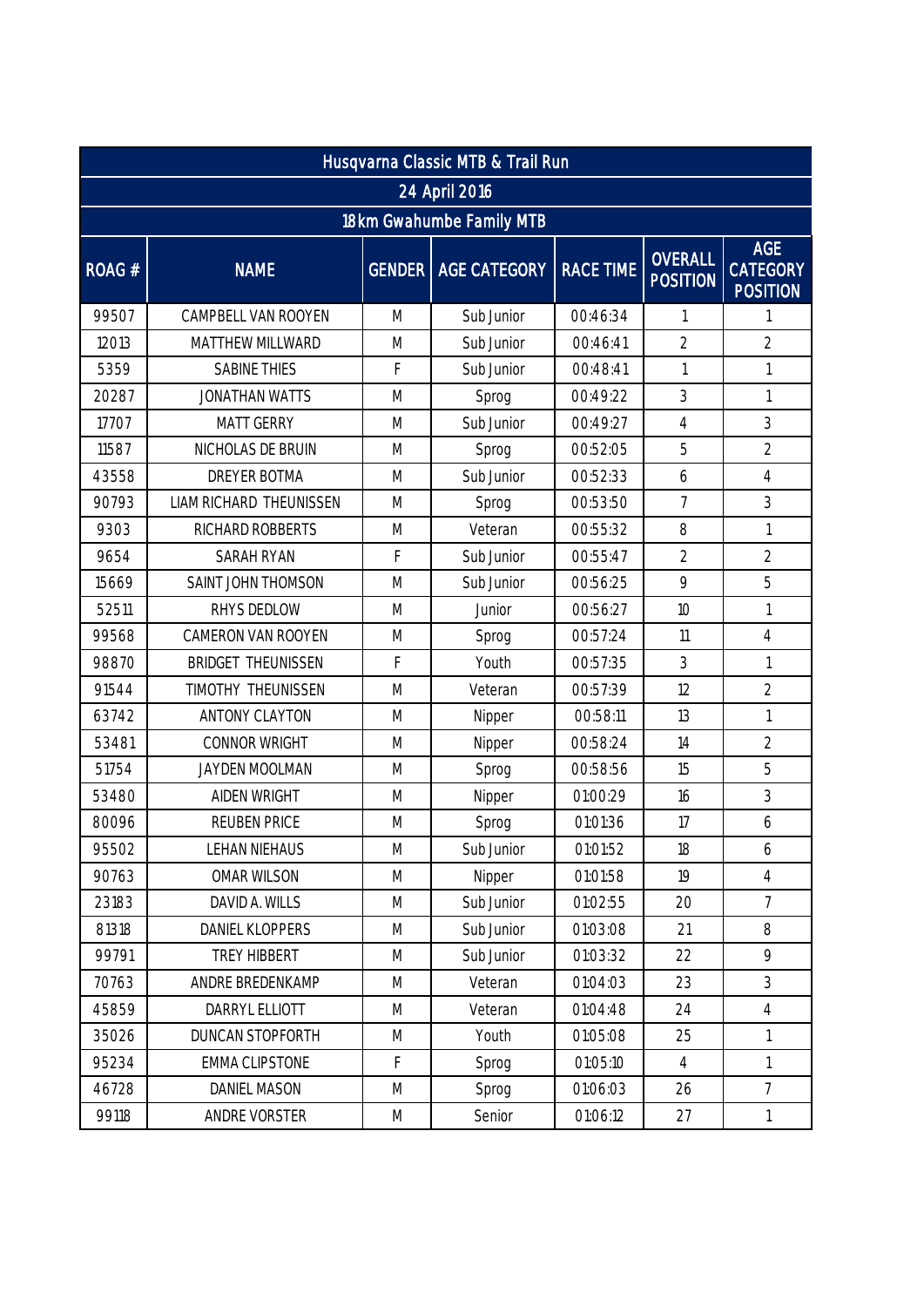| Husqvarna Classic MTB & Trail Run |                         |   |                       |                  |                                   |                                                  |  |  |
|-----------------------------------|-------------------------|---|-----------------------|------------------|-----------------------------------|--------------------------------------------------|--|--|
| 24 April 2016                     |                         |   |                       |                  |                                   |                                                  |  |  |
| 18km Gwahumbe Family MTB          |                         |   |                       |                  |                                   |                                                  |  |  |
| ROAG#                             | <b>NAME</b>             |   | GENDER   AGE CATEGORY | <b>RACE TIME</b> | <b>OVERALL</b><br><b>POSITION</b> | <b>AGE</b><br><b>CATEGORY</b><br><b>POSITION</b> |  |  |
| 53712                             | <b>BRANDON BENEKE</b>   | M | Sub Junior            | 01:06:20         | 28                                | 10                                               |  |  |
| 11934                             | <b>IAN SMITH</b>        | M | Veteran               | 01:06:30         | 29                                | 5                                                |  |  |
| 74868                             | <b>LUCA ZIETSMAN</b>    | M | Nipper                | 01:07:24         | 30                                | 5                                                |  |  |
| 23169                             | <b>GARETH LUXFORD</b>   | M | Sprog                 | 01:07:25         | 31                                | 8                                                |  |  |
| 62214                             | RILEY SMITH             | F | Sprog                 | 01:08:02         | 5                                 | $\overline{2}$                                   |  |  |
| 80095                             | <b>SETH PRICE</b>       | M | Sprog                 | 01:08:34         | 32                                | 9                                                |  |  |
| 4506                              | <b>SEAN BROWN</b>       | M | Veteran               | 01:09:12         | 33                                | 6                                                |  |  |
| 25915                             | ETHAN BARNETT           | M | Youth                 | 01:09:31         | 34                                | $\overline{2}$                                   |  |  |
| 4704                              | <b>JORDYN GRENFELL</b>  | M | Veteran               | 01:09:32         | 35                                | $\overline{7}$                                   |  |  |
| 23083                             | <b>GLENN BARNETT</b>    | M | Veteran               | 01:09:34         | 36                                | 8                                                |  |  |
| 95465                             | <b>LOGAN STANDER</b>    | M | Nipper                | 01:10:07         | 37                                | 6                                                |  |  |
| 6534                              | MICHAEL GRENFELL        | M | Youth                 | 01:10:44         | 38                                | 3                                                |  |  |
| 12344                             | MICHAEL DUCKHAM         | M | Sub Junior            | 01:11:02         | 39                                | 11                                               |  |  |
| 54499                             | JEAN-LOUIS SWART        | M | Senior                | 01:11:43         | 40                                | $\overline{2}$                                   |  |  |
| 59876                             | <b>HANNAH ELLIOTT</b>   | F | Nipper                | 01:12:16         | 6                                 | $\mathbf{1}$                                     |  |  |
| 50945                             | <b>DAVID LARSEN</b>     | M | Veteran               | 01:12:23         | 41                                | 9                                                |  |  |
| 7501                              | <b>DION CURTIS</b>      | M | Veteran               | 01:12:26         | 42                                | 10                                               |  |  |
| 23177                             | <b>C.JOSHUA WILLS</b>   | M | Junior                | 01:12:27         | 43                                | $\overline{2}$                                   |  |  |
| 6464                              | <b>CRAIG WRIGHT</b>     | M | Veteran               | 01:14:27         | 44                                | 11                                               |  |  |
| 42564                             | <b>ASHLEY MOXLEY</b>    | M | <b>Grand Master</b>   | 01:15:43         | 45                                | $\mathbf{1}$                                     |  |  |
| 51479                             | DAVID MUNRO             | M | <b>Grand Master</b>   | 01:15:59         | 46                                | $\overline{2}$                                   |  |  |
| 62134                             | HAYLEY MACKINNON        | F | Veteran               | 01:16:09         | $\overline{7}$                    | $\mathbf{1}$                                     |  |  |
| 91305                             | <b>BRUCE BARRETT</b>    | M | Veteran               | 01:16:10         | 47                                | 12                                               |  |  |
| 74681                             | <b>STEVEN BRAND</b>     | M | Sub Veteran           | 01:16:15         | 48                                | $\mathbf{1}$                                     |  |  |
| 72664                             | <b>JACOB DU PLESSIS</b> | M | Master                | 01:16:18         | 49                                | $\mathbf{1}$                                     |  |  |
| 47371                             | DAVID STUBBINGS         | M | Master                | 01:16:18         | 50                                | $\overline{2}$                                   |  |  |
| 99372                             | <b>JADE DAVIES</b>      | F | Senior                | 01:16:23         | 8                                 | $\mathbf{1}$                                     |  |  |
| 72653                             | CAROLINE VORSTER        | F | Veteran               | 01:16:27         | 9                                 | $\overline{2}$                                   |  |  |
| 95810                             | PADDY BOMFORD           | M | <b>Grand Master</b>   | 01:16:29         | 51                                | 3                                                |  |  |
| 46274                             | <b>LIAM BEKKER</b>      | M | Sub Junior            | 01:16:52         | 52                                | 12                                               |  |  |
| 15762                             | WAYNE CUMMING           | M | Veteran               | 01:17:01         | 53                                | 13                                               |  |  |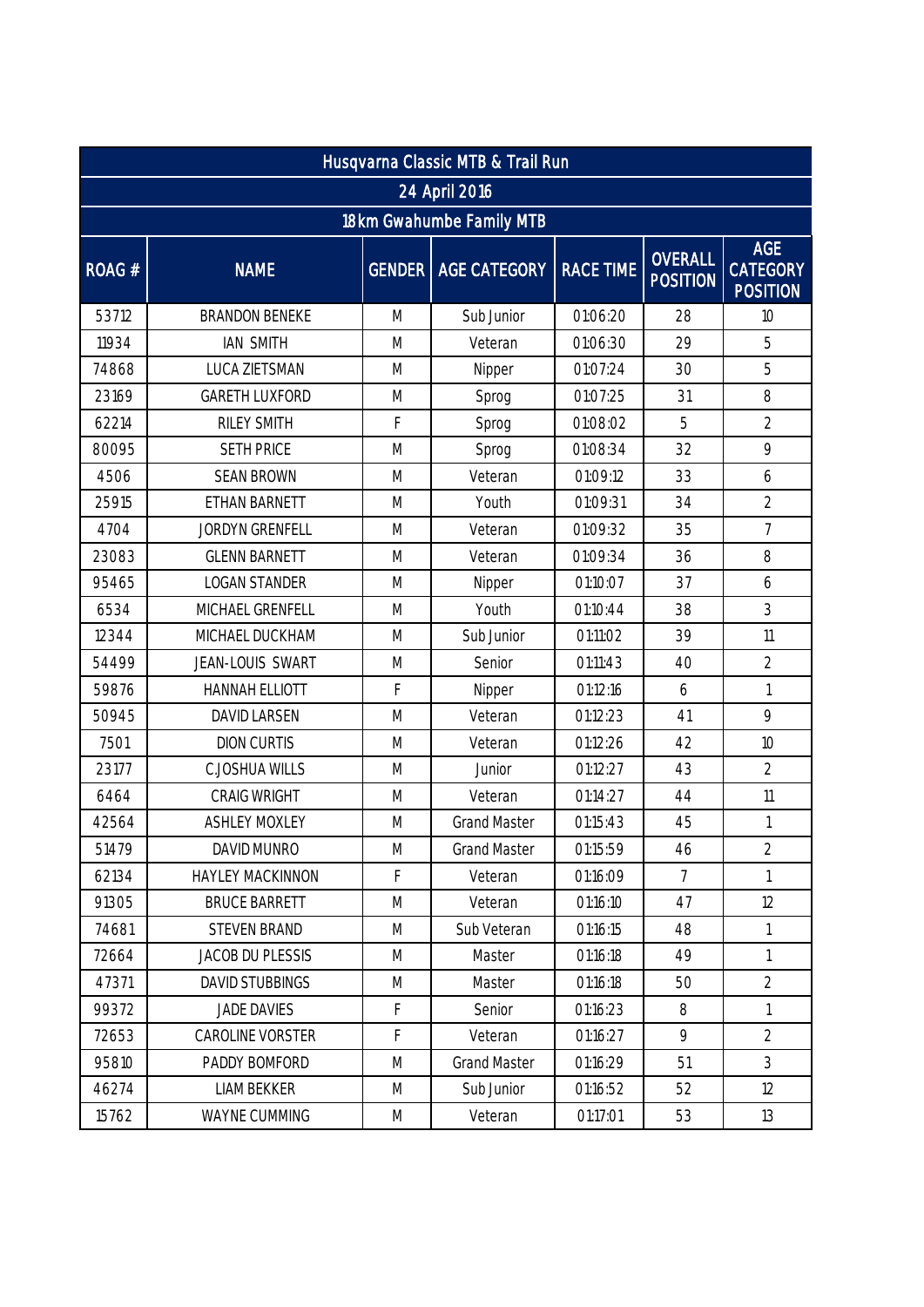| Husqvarna Classic MTB & Trail Run |                            |           |                       |                  |                            |                                                  |  |  |
|-----------------------------------|----------------------------|-----------|-----------------------|------------------|----------------------------|--------------------------------------------------|--|--|
| 24 April 2016                     |                            |           |                       |                  |                            |                                                  |  |  |
| 18km Gwahumbe Family MTB          |                            |           |                       |                  |                            |                                                  |  |  |
| ROAG#                             | <b>NAME</b>                |           | GENDER   AGE CATEGORY | <b>RACE TIME</b> | OVERALL<br><b>POSITION</b> | <b>AGE</b><br><b>CATEGORY</b><br><b>POSITION</b> |  |  |
| 75916                             | <b>SLADE NICHOLS</b>       | M         | Junior                | 01:17:03         | 54                         | 3                                                |  |  |
| 25425                             | <b>ASHLEY SORRELL</b>      | M         | Senior                | 01:17:03         | 54                         | 3                                                |  |  |
| 13062                             | MIKAEL ATKINSON            | M         | Youth                 | 01:17:11         | 55                         | $\overline{4}$                                   |  |  |
| 52958                             | RHYS HORSLEY               | M         | Veteran               | 01:17:17         | 56                         | 14                                               |  |  |
| 79048                             | ANDREW GRAY                | M         | Master                | 01:17:35         | 57                         | 3                                                |  |  |
| 62136                             | <b>JODI MACKINNON</b>      | F         | Nipper                | 01:17:35         | 10                         | $\overline{2}$                                   |  |  |
| 46252                             | JORDAN ANASTASIS           | M         | Sprog                 | 01:17:43         | 58                         | 10                                               |  |  |
| 64407                             | MEGAN HORSLEY              | F         | Sprog                 | 01:18:52         | 11                         | 3                                                |  |  |
| 75568                             | <b>BLAINE DUNBAR</b>       | M         | Sprog                 | 01:18:55         | 59                         | 11                                               |  |  |
| 98284                             | CONNOR MCLOUGHLIN          | M         | Nipper                | 01:18:56         | 60                         | $\overline{7}$                                   |  |  |
| 98373                             | <b>TRISTAN KEMP</b>        | M         | Sprog                 | 01:20:05         | 61                         | 12                                               |  |  |
| 10222                             | <b>BRIAN GORDON</b>        | M         | Veteran               | 01:20:26         | 62                         | 15                                               |  |  |
| 7324                              | <b>BRETT AUSTEN SMITH</b>  | M         | Veteran               | 01:20:45         | 63                         | 16                                               |  |  |
| 77838                             | <b>JOSHUA LUKE BARRETT</b> | M         | Sub Junior            | 01:21:01         | 64                         | 13                                               |  |  |
| 59375                             | <b>GEMMENA DRYSDALE</b>    | F         | Sub Junior            | 01:21:52         | 12                         | 3                                                |  |  |
| 7565                              | ROY NEWLANDS               | M         | Veteran               | 01:21:53         | 65                         | 17                                               |  |  |
| 76026                             | <b>THADDEUS REDDY</b>      | M         | Youth                 | 01:22:04         | 66                         | 5                                                |  |  |
| 41146                             | <b>BONITA WRIGHT</b>       | F         | Veteran               | 01:22:10         | 13                         | 3                                                |  |  |
| 4295                              | ANGELA PERRITT             | F         | Veteran               | 01:22:11         | 14                         | $\overline{4}$                                   |  |  |
| 4294                              | <b>CRAIG PERRITT</b>       | M         | Veteran               | 01:22:12         | 67                         | 18                                               |  |  |
| 8669                              | DARYL COOPER               | M         | Master                | 01:22:16         | 68                         | $\overline{4}$                                   |  |  |
| 61879                             | <b>ANTON VOLKER</b>        | M         | Master                | 01:22:33         | 69                         | 5                                                |  |  |
| 42735                             | MARTIN NAUDE               | M         | Veteran               | 01:22:33         | 70                         | 19                                               |  |  |
| 25917                             | JOHN THOMSON               | M         | Master                | 01:22:55         | 71                         | 6                                                |  |  |
| 55909                             | ROSS CROOKES               | M         | Sub Junior            | 01:23:26         | 72                         | 14                                               |  |  |
| 62131                             | ANDREW MACKINNON           | M         | Master                | 01:23:28         | 73                         | $\overline{7}$                                   |  |  |
| 48824                             | LUKE NEWLANDS              | M         | Nipper                | 01:23:30         | 74                         | 8                                                |  |  |
| 47529                             | <b>VERITY EASTON</b>       | F         | Veteran               | 01:23:45         | 15                         | 5                                                |  |  |
| 25642                             | SHARLEEN HAGGARD           | F         | Sub Veteran           | 01:23:51         | 16                         | $\mathbf{1}$                                     |  |  |
| 81256                             | DOMINIC DE BILLOT          | M         | Sprog                 | 01:24:03         | 75                         | 13                                               |  |  |
| 61551                             | <b>GERALD BELL</b>         | ${\sf M}$ | Veteran               | 01:24:08         | 76                         | 20                                               |  |  |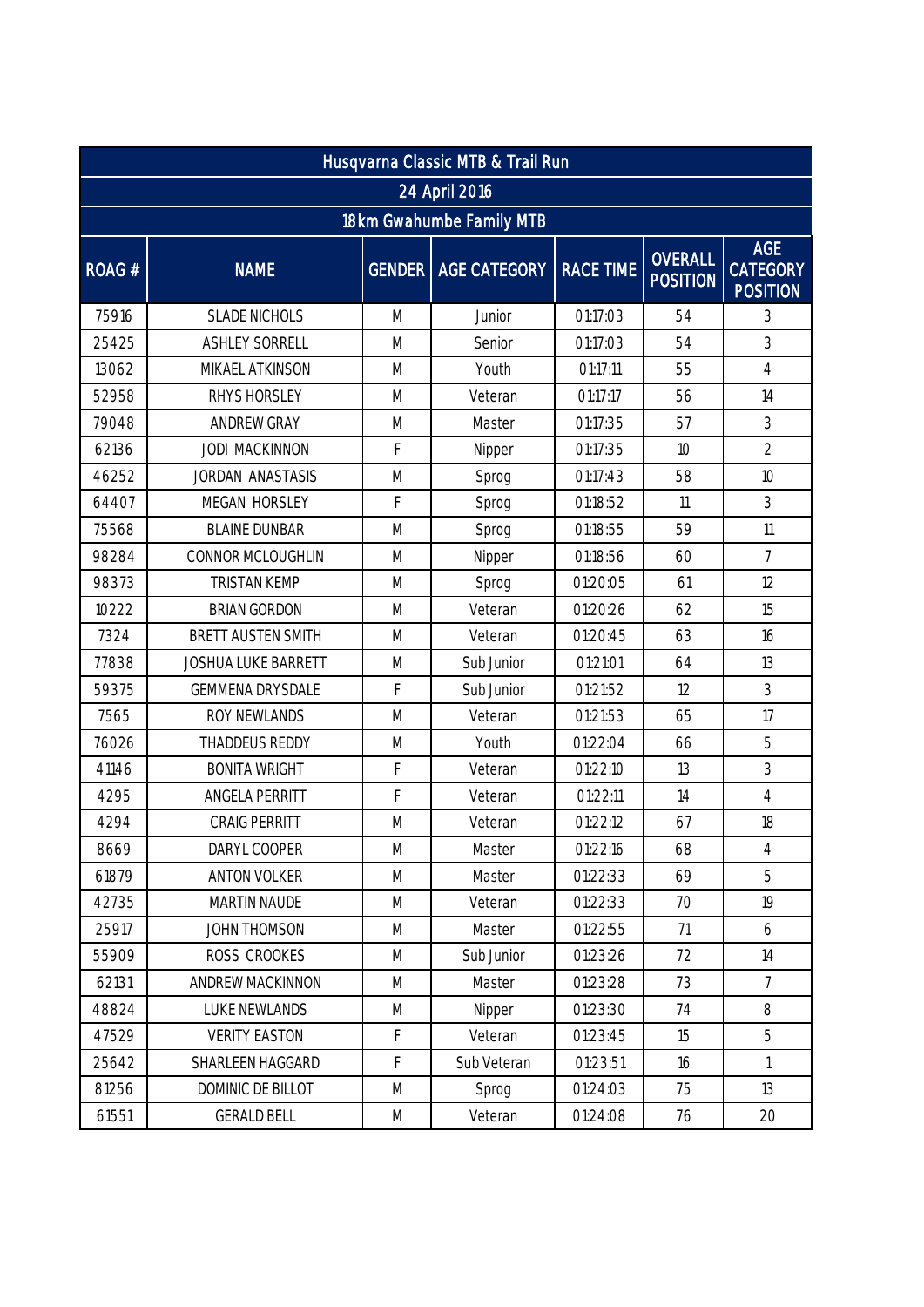| Husqvarna Classic MTB & Trail Run |                          |   |                              |                  |                            |                                                  |  |  |
|-----------------------------------|--------------------------|---|------------------------------|------------------|----------------------------|--------------------------------------------------|--|--|
| 24 April 2016                     |                          |   |                              |                  |                            |                                                  |  |  |
| 18km Gwahumbe Family MTB          |                          |   |                              |                  |                            |                                                  |  |  |
| ROAG#                             | <b>NAME</b>              |   | <b>GENDER   AGE CATEGORY</b> | <b>RACE TIME</b> | OVERALL<br><b>POSITION</b> | <b>AGE</b><br><b>CATEGORY</b><br><b>POSITION</b> |  |  |
| 25497                             | CHRISTA POTGIETER        | F | Veteran                      | 01:24:58         | 17                         | 6                                                |  |  |
| 15395                             | MATTHEW DE KLERK         | M | Sub Junior                   | 01:25:01         | 77                         | 15                                               |  |  |
| 48772                             | <b>KINAH KERSLAKE</b>    | M | Sprog                        | 01:25:03         | 78                         | 14                                               |  |  |
| 4712                              | MICHAEL LOUW             | M | Veteran                      | 01:25:03         | 79                         | 21                                               |  |  |
| 25498                             | <b>VINCENT POTGIETER</b> | F | Veteran                      | 01:25:05         | 18                         | $\overline{7}$                                   |  |  |
| 7465                              | <b>STEPH PONS</b>        | F | Veteran                      | 01:25:07         | 19                         | 8                                                |  |  |
| 25059                             | EILEEN RASMUSSEN         | F | <b>Grand Master</b>          | 01:25:07         | 20                         | $\mathbf{1}$                                     |  |  |
| 5165                              | SHELAGH LADBROOKE        | F | <b>Grand Master</b>          | 01:26:47         | 21                         | $\overline{2}$                                   |  |  |
| 93268                             | ASHLEIGH ROBERTSON       | F | Veteran                      | 01:26:55         | 22                         | 9                                                |  |  |
| 93283                             | <b>ALEX ROBERTSON</b>    | M | Veteran                      | 01:26:57         | 80                         | 22                                               |  |  |
| 74576                             | MATTHEW GROSSETT         | M | Junior                       | 01:26:59         | 81                         | $\overline{4}$                                   |  |  |
| 92974                             | JACQUELINE DRYSDALE      | F | Veteran                      | 01:27:02         | 23                         | 10                                               |  |  |
| 72063                             | HILBERT DEON DU PLESSIS  | M | Veteran                      | 01:27:05         | 82                         | 23                                               |  |  |
| 85720                             | MARINDA FOURIE           | F | Sub Veteran                  | 01:27:17         | 24                         | $\overline{2}$                                   |  |  |
| 71684                             | MARIUS LOURENS           | M | Veteran                      | 01:27:55         | 83                         | 24                                               |  |  |
| 15668                             | ETHAN MARCH              | M | Sub Junior                   | 01:27:57         | 84                         | 16                                               |  |  |
| 71685                             | CHANEL LOURENS           | F | Sub Veteran                  | 01:27:58         | 25                         | 3                                                |  |  |
| 11540                             | CINDY-LEE FRANCIS        | F | Sub Veteran                  | 01:28:04         | 26                         | $\overline{4}$                                   |  |  |
| 71654                             | <b>TYRON WETHERILL</b>   | M | Veteran                      | 01:28:16         | 85                         | 25                                               |  |  |
| 53867                             | <b>TYLER TOMSETT</b>     | M | Sub Junior                   | 01:29:30         | 86                         | 17                                               |  |  |
| 53866                             | ANDREW TOMSETT           | M | Veteran                      | 01:29:32         | 87                         | 26                                               |  |  |
| 59135                             | <b>BIANCA UYS</b>        | F | Sprog                        | 01:29:34         | 27                         | $\overline{4}$                                   |  |  |
| 15418                             | BRETT ELLIOTT            | M | Sub Veteran                  | 01:29:39         | 88                         | $\overline{2}$                                   |  |  |
| 10999                             | <b>SHARON MCKENNA</b>    | F | Sub Veteran                  | 01:30:08         | 28                         | 5                                                |  |  |
| 24685                             | ERYNN ADLER              | F | Youth                        | 01:30:37         | 29                         | $\overline{2}$                                   |  |  |
| 21419                             | RENETTE VAN EEDEN        | F | Veteran                      | 01:30:54         | 30                         | 11                                               |  |  |
| 70611                             | ANTHONY DU TOIT          | M | Master                       | 01:31:04         | 89                         | 8                                                |  |  |
| 57364                             | CARA KALTENBRUN          | F | Youth                        | 01:31:15         | 31                         | 3                                                |  |  |
| 72105                             | CLIVE ROHDE              | M | Sub Veteran                  | 01:31:58         | 90                         | 3                                                |  |  |
| 43484                             | KIRSTY SUTHERLAND        | F | Senior                       | 01:32:02         | 32                         | $\overline{2}$                                   |  |  |
| 79815                             | <b>JACK GORDON</b>       | M | Sub Junior                   | 01:32:27         | 91                         | 18                                               |  |  |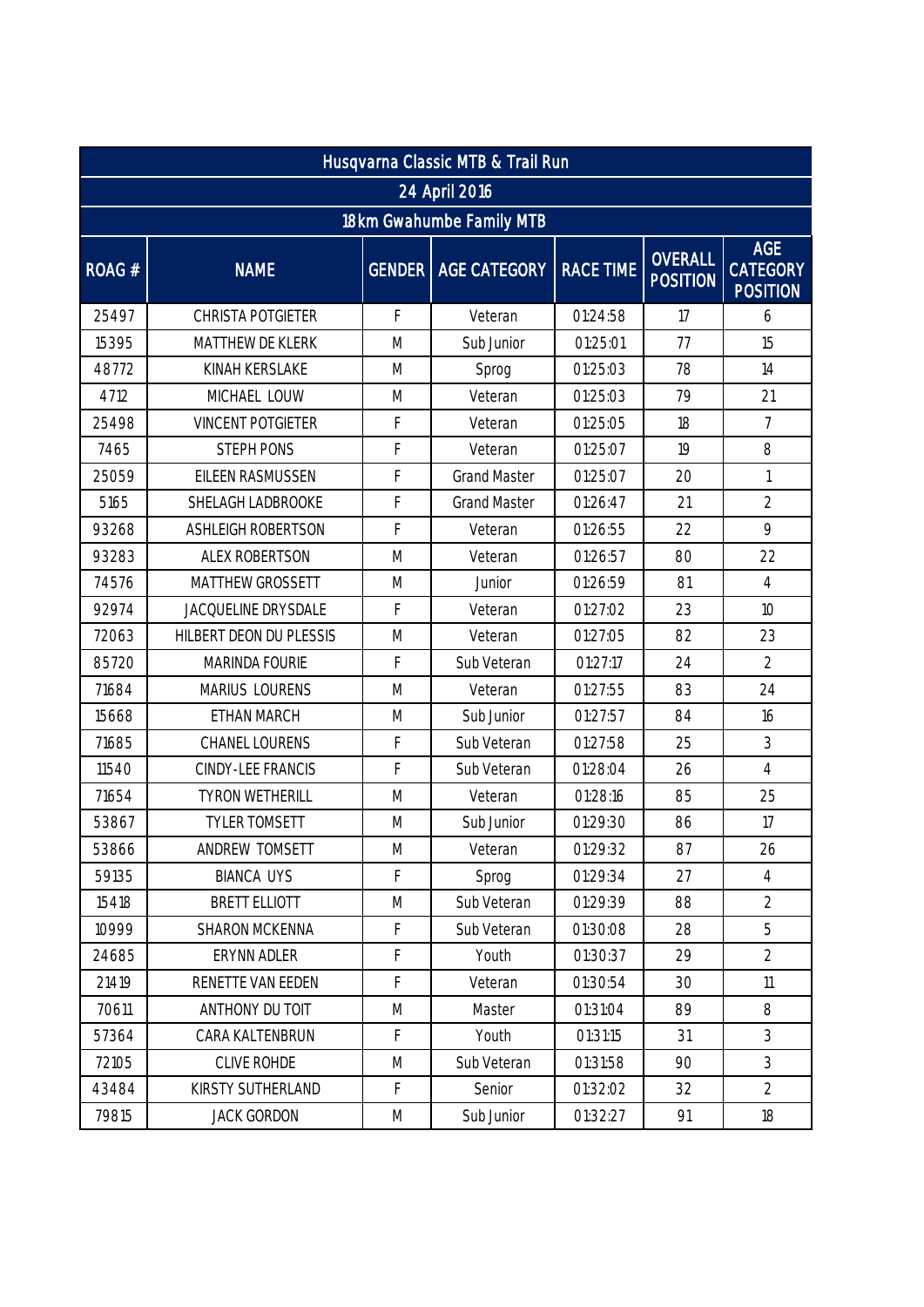| Husqvarna Classic MTB & Trail Run |                             |                                                                                                            |                              |                  |                                   |                                                  |  |  |
|-----------------------------------|-----------------------------|------------------------------------------------------------------------------------------------------------|------------------------------|------------------|-----------------------------------|--------------------------------------------------|--|--|
| 24 April 2016                     |                             |                                                                                                            |                              |                  |                                   |                                                  |  |  |
| 18km Gwahumbe Family MTB          |                             |                                                                                                            |                              |                  |                                   |                                                  |  |  |
| ROAG#                             | <b>NAME</b>                 |                                                                                                            | <b>GENDER   AGE CATEGORY</b> | <b>RACE TIME</b> | <b>OVERALL</b><br><b>POSITION</b> | <b>AGE</b><br><b>CATEGORY</b><br><b>POSITION</b> |  |  |
| 25447                             | <b>MELISSA BRAND</b>        | F                                                                                                          | Senior                       | 01:33:39         | 33                                | 3                                                |  |  |
| 77839                             | <b>JESSE THOMAS BARRETT</b> | M                                                                                                          | Sprog                        | 01:33:47         | 92                                | 15                                               |  |  |
| 99809                             | SAMANTHA WOOTTON-ZEH        | F                                                                                                          | Sub Junior                   | 01:34:03         | 34                                | $\overline{4}$                                   |  |  |
| 8208                              | <b>KIM ATKINSON</b>         | F                                                                                                          | Veteran                      | 01:34:03         | 35                                | 12                                               |  |  |
| 8210                              | <b>MARK ATKINSON</b>        | M                                                                                                          | Veteran                      | 01:34:06         | 93                                | 27                                               |  |  |
| 72777                             | <b>STEPHEN HYDE</b>         | M                                                                                                          | Youth                        | 01:35:29         | 94                                | 6                                                |  |  |
| 16848                             | SUE ST.LEGER                | F                                                                                                          | Master                       | 01:35:33         | 36                                | $\mathbf{1}$                                     |  |  |
| 5234                              | CAREL VAN DER MERWE         | M                                                                                                          | <b>Grand Master</b>          | 01:36:08         | 95                                | $\overline{4}$                                   |  |  |
| 98877                             | <b>IDA ENGELA</b>           | F                                                                                                          | Veteran                      | 01:36:17         | 37                                | 13                                               |  |  |
| 75559                             | <b>CASEY VICTOR</b>         | F                                                                                                          | Sub Veteran                  | 01:36:22         | 38                                | 6                                                |  |  |
| 61553                             | RORY DA SILVA               | M                                                                                                          | Master                       | 01:36:24         | 96                                | 9                                                |  |  |
| 59611                             | SHERALEE JOLLIFFE-CATHRO    | F                                                                                                          | Veteran                      | 01:36:28         | 39                                | 14                                               |  |  |
| 91630                             | <b>TAKARA MANDY</b>         | F                                                                                                          | Senior                       | 01:36:48         | 40                                | $\overline{4}$                                   |  |  |
| 71181                             | <b>BEVERLEY MANS</b>        | F                                                                                                          | Veteran                      | 01:38:46         | 41                                | 15                                               |  |  |
| 81206                             | <b>SHARON KENDALL</b>       | F                                                                                                          | <b>Grand Master</b>          | 01:39:11         | 42                                | 3                                                |  |  |
| 4026                              | DUDLEY ST. JOHN-WARD        | M                                                                                                          | <b>Grand Master</b>          | 01:40:08         | 97                                | 5                                                |  |  |
| 3941                              | RAJESHWAR DHANILALL         | M                                                                                                          | Veteran                      | 01:40:18         | 98                                | 28                                               |  |  |
| 4699                              | SAKKIE VAN VUUREN           | M                                                                                                          | <b>Grand Master</b>          | 01:40:21         | 99                                | 6                                                |  |  |
| 72618                             | ADU ZEH                     | M                                                                                                          | <b>Grand Master</b>          | 01:40:24         | 100                               | $\overline{7}$                                   |  |  |
| 47367                             | RONA STUBBINGS              | F                                                                                                          | Master                       | 01:40:58         | 43                                | $\overline{2}$                                   |  |  |
| 15394                             | <b>GARETH DE KLERK</b>      | M                                                                                                          | Nipper                       | 01:41:06         | 101                               | 9                                                |  |  |
| 24415                             | <b>CALEB ARCHER</b>         | M                                                                                                          | Nipper                       | 01:41:12         | 102                               | 10                                               |  |  |
| 56490                             | CALEB SWEETNAM              | M                                                                                                          | Nipper                       | 01:41:54         | 103                               | 11                                               |  |  |
| 56488                             | ANNAMARIE SWEETNAM          | F                                                                                                          | Sub Veteran                  | 01:41:55         | 44                                | $\overline{7}$                                   |  |  |
| 9666                              | <b>JOSIE GRUBB</b>          | F                                                                                                          | Youth                        | 01:42:19         | 45                                | $\overline{4}$                                   |  |  |
| 61427                             | FRANCOIS BOTHMA             | $\mathsf{M}% _{T}=\mathsf{M}_{T}\!\left( a,b\right) ,\ \mathsf{M}_{T}=\mathsf{M}_{T}\!\left( a,b\right) ,$ | Master                       | 01:42:29         | 104                               | 10 <sup>1</sup>                                  |  |  |
| 48468                             | <b>KERRY TINTINGER</b>      | F                                                                                                          | Veteran                      | 01:42:32         | 46                                | 16                                               |  |  |
| 23406                             | <b>TANITA TINTINGER</b>     | F                                                                                                          | Senior                       | 01:43:46         | 47                                | 5                                                |  |  |
| 53940                             | CALLUM DE BILLOT            | $\mathsf{M}% _{T}=\mathsf{M}_{T}\!\left( a,b\right) ,\ \mathsf{M}_{T}=\mathsf{M}_{T}\!\left( a,b\right) ,$ | Nipper                       | 01:44:38         | 105                               | 12                                               |  |  |
| 9989                              | ANNETTE GRUBB               | F                                                                                                          | Veteran                      | 01:44:45         | 48                                | 17                                               |  |  |
| 75417                             | LANE MEETS                  | F                                                                                                          | Sub Veteran                  | 01:44:58         | 49                                | $\, 8$                                           |  |  |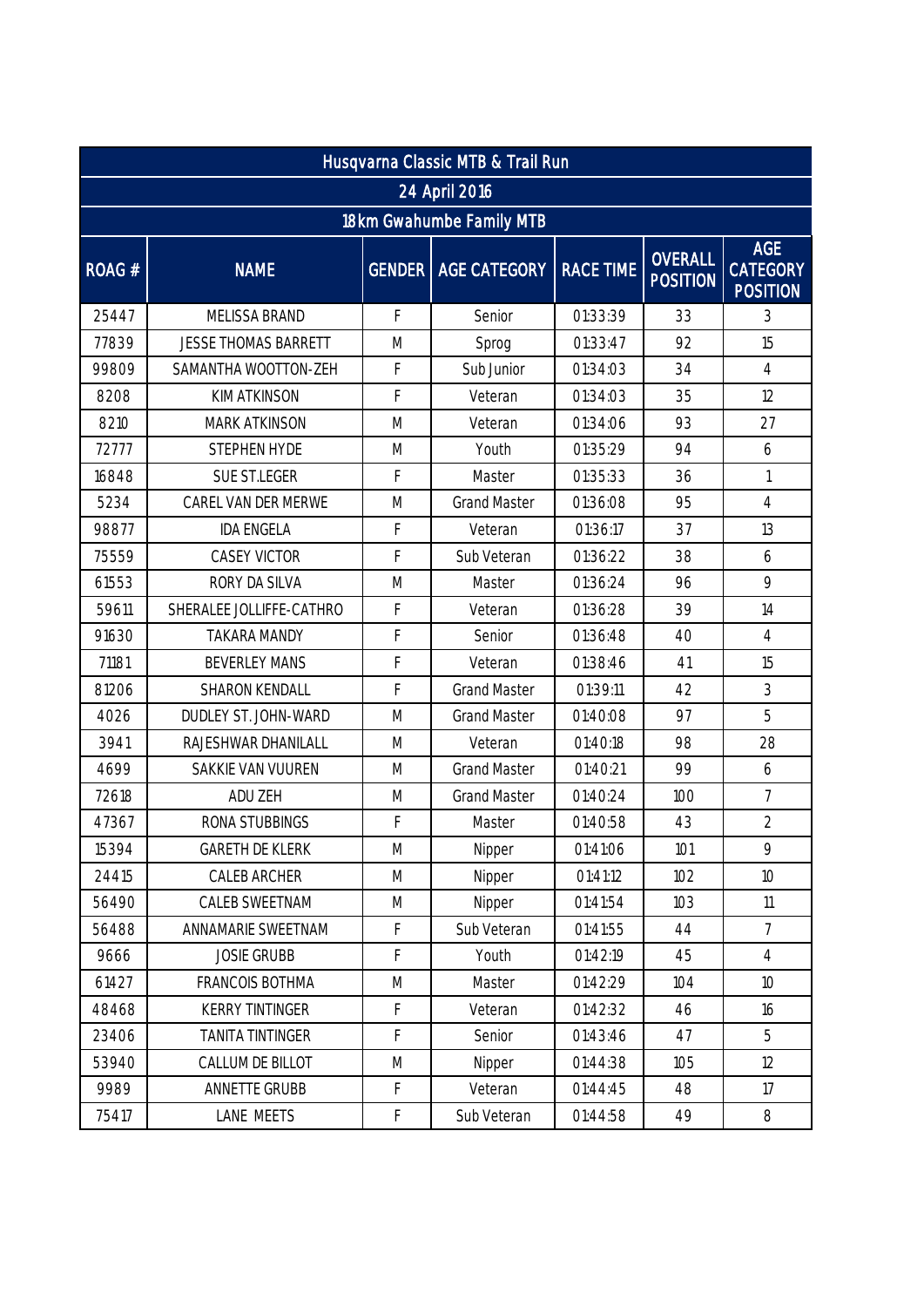| Husqvarna Classic MTB & Trail Run |                           |   |                       |                  |                                   |                                                  |  |  |  |
|-----------------------------------|---------------------------|---|-----------------------|------------------|-----------------------------------|--------------------------------------------------|--|--|--|
|                                   | 24 April 2016             |   |                       |                  |                                   |                                                  |  |  |  |
| 18km Gwahumbe Family MTB          |                           |   |                       |                  |                                   |                                                  |  |  |  |
| ROAG #                            | <b>NAME</b>               |   | GENDER   AGE CATEGORY | <b>RACE TIME</b> | <b>OVERALL</b><br><b>POSITION</b> | <b>AGE</b><br><b>CATEGORY</b><br><b>POSITION</b> |  |  |  |
| 9795                              | CLAIRE VAN ROOYEN         | F | Sprog                 | 01:45:12         | 50                                | 5                                                |  |  |  |
| 9796                              | KIM VAN ROOYEN            | F | Sub Junior            | 01:45:13         | 51                                | 5                                                |  |  |  |
| 44655                             | ROSE CAMERON              | F | Master                | 01:47:09         | 52                                | 3                                                |  |  |  |
| 90679                             | <b>JOSHUA SWEETNAM</b>    | M | Sprog                 | 01:47:21         | 106                               | 16                                               |  |  |  |
| 91826                             | PAULINE BOWMAN EDGAR      | F | <b>Grand Master</b>   | 01:47:27         | 53                                | $\overline{4}$                                   |  |  |  |
| 75445                             | GAVIN VAN NIEUWENHUIZEN   | M | Veteran               | 01:48:11         | 107                               | 29                                               |  |  |  |
| 54050                             | AVELINE FERREIRA          | F | Master                | 01:48:54         | 54                                | $\overline{4}$                                   |  |  |  |
| 81352                             | JARED DE BILLOT           | M | Sprog                 | 01:52:10         | 108                               | 17                                               |  |  |  |
| 25589                             | CATHY PATTERSON           | F | Sub Veteran           | 01:52:16         | 55                                | 9                                                |  |  |  |
| 25592                             | <b>BENJAMIN PATTERSON</b> | M | Nipper                | 01:52:18         | 109                               | 13                                               |  |  |  |
| 98464                             | <b>TARYNNE LOCK</b>       | F | Sub Veteran           | 01:53:15         | 56                                | 10                                               |  |  |  |
| 15680                             | <b>MATTHEW SMART</b>      | M | Nipper                | 01:53:58         | 110                               | 14                                               |  |  |  |
| 8601                              | JULIE VAN ROOYEN          | F | Veteran               | 01:53:59         | 57                                | 18                                               |  |  |  |
| 2392                              | <b>STEPHEN SMART</b>      | M | Veteran               | 01:54:03         | 111                               | 30                                               |  |  |  |
| 8643                              | CHANTAL WEBBER            | F | Veteran               | 01:54:05         | 58                                | 19                                               |  |  |  |
| 93818                             | <b>EVAN SMITH</b>         | M | Sub Junior            | 01:54:58         | 112                               | 19                                               |  |  |  |
| 4332                              | LILIAN LLOYD              | F | Master                | 01:56:13         | 59                                | 5                                                |  |  |  |
| 71567                             | SYLVIA BREDENKAMP         | F | Veteran               | 01:56:36         | 60                                | 20                                               |  |  |  |
| 72041                             | <b>BRENDA EDWARDS</b>     | F | Veteran               | 01:56:41         | 61                                | 21                                               |  |  |  |
| 98705                             | <b>JULIANA VORSTER</b>    | F | Master                | 02:02:31         | 62                                | 6                                                |  |  |  |
| 10955                             | <b>GORDON PICKLES</b>     | M | <b>Grand Master</b>   | 02:06:53         | 113                               | 8                                                |  |  |  |
| 75875                             | ABRAM LANGE               | M | Master                | 02:07:06         | 114                               | 11                                               |  |  |  |
| 13694                             | ZAK LANGE                 | M | Senior                | 02:07:14         | 115                               | $\overline{4}$                                   |  |  |  |
| 70764                             | <b>LANCE LANGE</b>        | M | Sub Veteran           | 02:07:18         | 116                               | $\overline{4}$                                   |  |  |  |
| 81257                             | <b>ISABELLA DE BILLOT</b> | F | Sprog                 | 02:08:15         | 63                                | 6                                                |  |  |  |
| 91377                             | TYRA DE BILLOT            | F | Sprog                 | 02:08:23         | 64                                | $\overline{7}$                                   |  |  |  |
| 70680                             | JACQUELINE GILLMAN-BATE   | F | Veteran               | 02:08:53         | 65                                | 22                                               |  |  |  |
| 43383                             | KELLY ALLAN               | F | Sub Veteran           | 02:09:13         | 66                                | 11                                               |  |  |  |
| 70428                             | JANINE JOHNS              | F | Sub Veteran           | 02:10:32         | 67                                | 12                                               |  |  |  |
| 9947                              | <b>GARY JOUBERT</b>       | M | Veteran               | 02:10:35         | 117                               | 31                                               |  |  |  |
| 25998                             | TORQ BEUKES               | F | Sprog                 | 02:15:30         | 68                                | $\, 8$                                           |  |  |  |